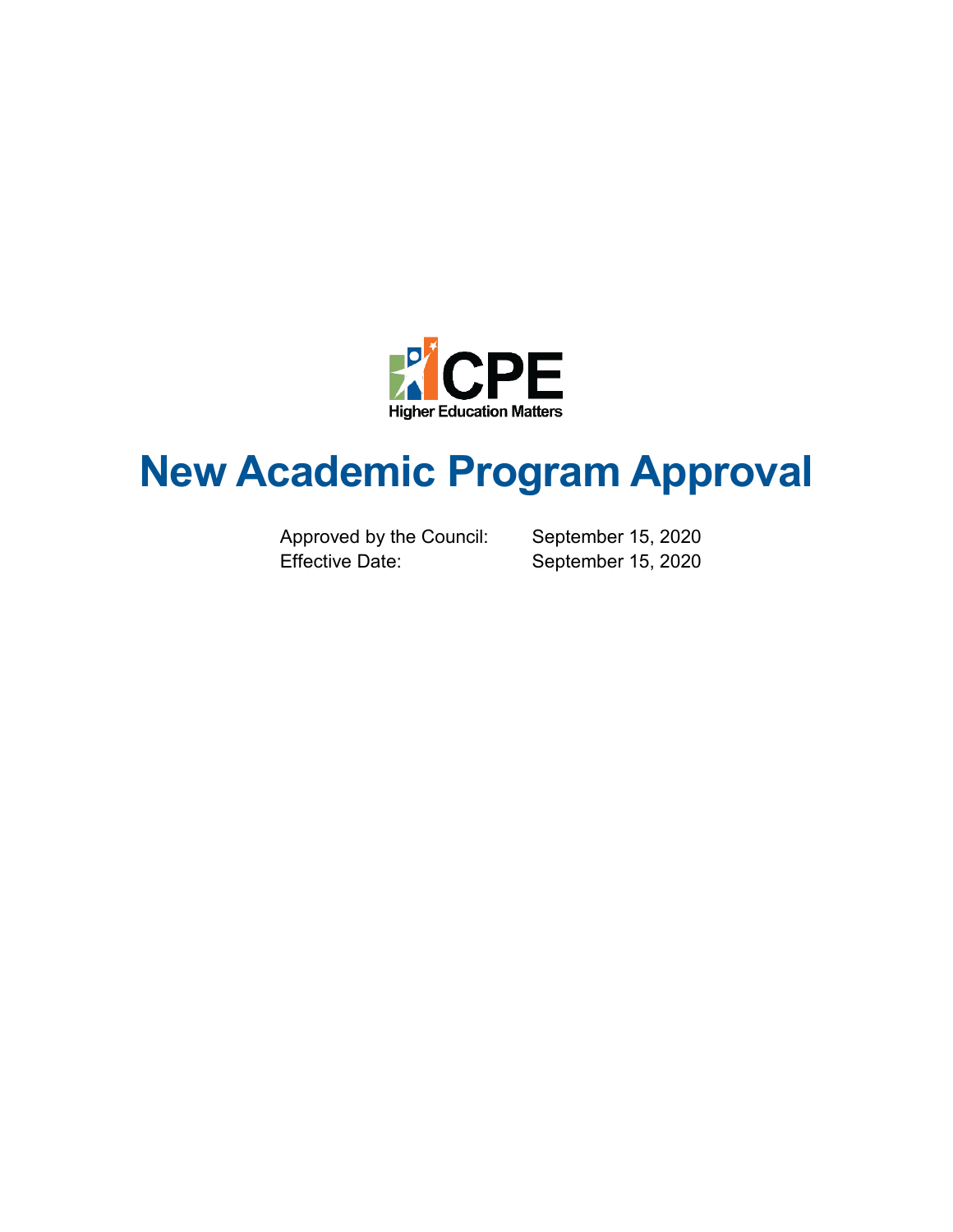# **Approval of New Academic Programs: Policy and Procedures**

# **History**

Prior to the Postsecondary Education Improvement Act of 1997, institutions notified the Council's predecessor, the Council on Higher Education (CHE), semi-annually of new programs under development. The institution then submitted a program proposal and a two-page executive summary after the proposal had completed all institutional approvals. Staff performed the preliminary review; a Programs Committee made up of CHE members reviewed the proposals; and the full CHE acted upon the staff and Programs Committee recommendations.

In November 1997, the newly formed Council on Postsecondary Education (the Council) directed staff to review academic program policies. Until the new policies were established, staff considered a new academic program only if it documented an immediate, critical need.

- The Council streamlined its academic policies at its September 1998 meeting by directing staff to develop new procedures that "enable institutions to respond quickly to changing market demands and place primary responsibility for quality assurance with institutional governing boards, within broad system-wide guidelines that address statewide needs and protect consumer interests."
- As a first step in streamlining, in April 1999 the Council delegated to the Kentucky Community and Technical College (KCTCS) board of regents program approval authority for new certificate, diploma, associate in arts, associate in science, associate in applied science, and associate in applied technology degree programs at the KCTCS institutions. This delegation was reaffirmed in November 2000.
- At the November 1999 meeting, the Council delegated its approval authority for new academic programs within designated program bands to each institution's governing board while retaining approval authority for first professional programs; engineering programs at the comprehensive institutions and engineering programs at the doctoral level at the University of Kentucky and the University of Louisville; teacher and school personnel preparation programs; health-related programs above the baccalaureate level; associate degree programs at public universities; and other programs falling outside each institution's negotiated program band. Proposals for new academic programs within an institution's program band were subject to a six-week public review by the chief academic officers of Kentucky's public institutions, the president of the Association of Independent Kentucky Colleges and Universities, and others. If there were no significant problems with the proposal, the institution was allowed to complete its internal process of program approval and subsequently implement the program without full Council approval.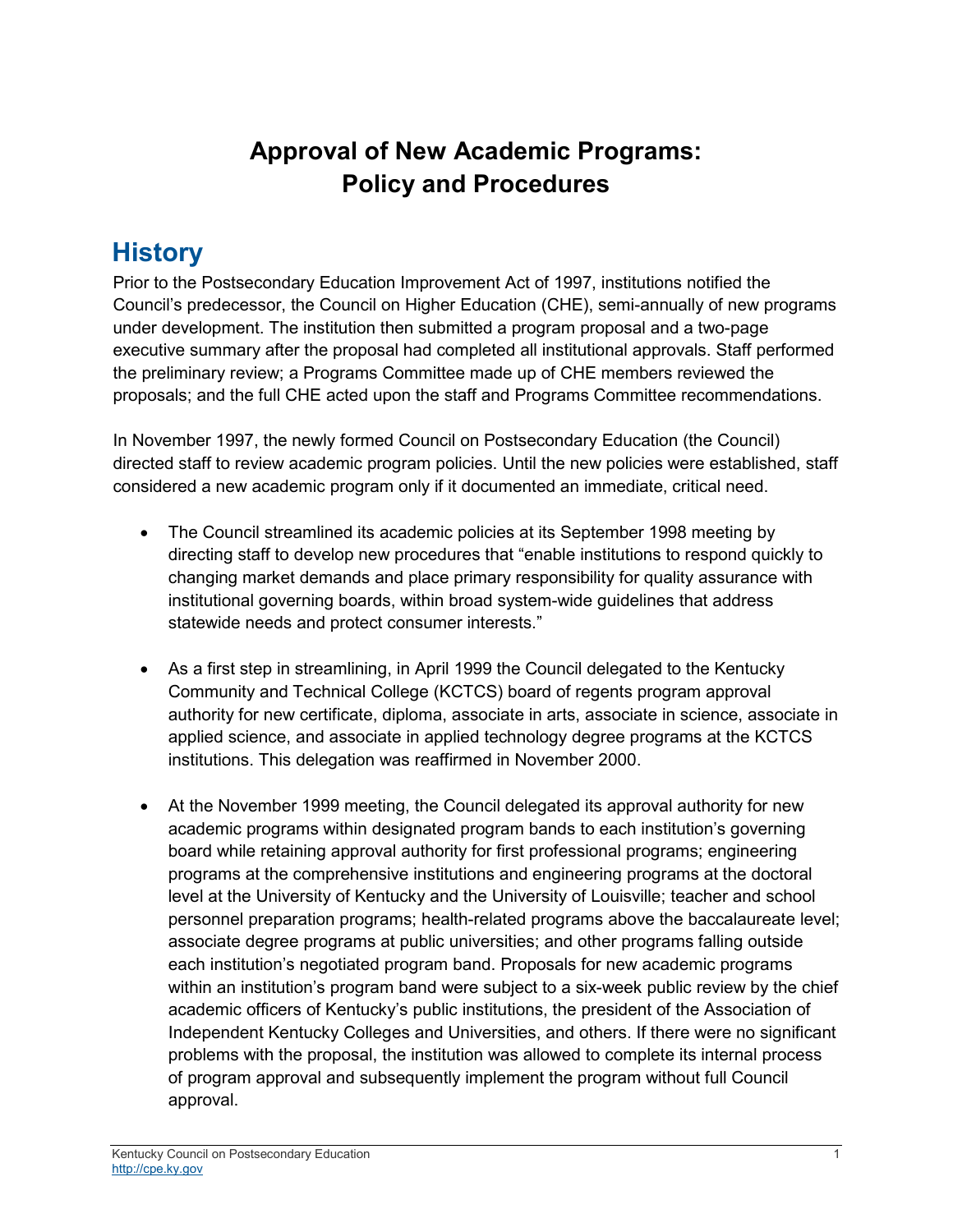The policy was significantly revised at the September 2011 Council meeting. Definitions were aligned to those of the U.S. Department of Education, the Integrated Postsecondary Education Data System (IPEDS) and the Southern Association of Colleges and Schools Commission on Colleges (SACSCOC). The program bands were eliminated, a notification of intent process was developed, and the program approval criteria were more closely aligned with that of the review of existing academic programs.

Between 2011 and 2016, there were revisions to IPEDS and SACSCOC definitions. In addition, both CPE staff and institutional representatives identified areas of the policy and processes that needed further clarification or alteration. CPE staff worked with institutional representatives to update the policy and procedures accordingly. In 2017, the policy was revised. The highlights of the updated policy included:

- 1) A streamlined process for certificates that are not considered substantive changes by SACSCOC.
- 2) A curricular review in the pre-proposal stages rather than in the full proposal stage.
- 3) A shorter review period to help institutions better respond to student and workforce demands.
- 4) A time limit on the submission of pre-proposals and full proposals to help the process progress smoothly and efficiently.
- 5) A more explicit connection between the academic program approval policy and the review of existing academic programs policy by requiring complete submission of the previous year's program reviews before any new programs can be proposed.

This 2020 policy revision further streamlines the process and aligns the process more closely with the information required by SACSCOC.

### **Related Legislation**

Numerous statutes and administrative regulations define the role of the Council as well as institutional authority in the area of academic programming.

- [KRS 164.003](https://apps.legislature.ky.gov/law/statutes/statute.aspx?id=4158) goals for achievement by 2020, including a seamless, integrated system of postsecondary education strategically planned and adequately funded to enhance economic development and quality of life.
- [KRS 164.020\(15\)](https://apps.legislature.ky.gov/law/statutes/statute.aspx?id=49112) [em](https://apps.legislature.ky.gov/law/statutes/statute.aspx?id=49112)powers the Council to define and approve the offering of all technical, certificate, diploma, associate, baccalaureate, graduate, and professional degree at public postsecondary institutions. It also mandates that the Council expedite the approval of requests from KCTCS for new programs of a vocational-technical and occupational nature.
- [KRS 164.020\(16\)](https://apps.legislature.ky.gov/law/statutes/statute.aspx?id=49112) authorizes the Council to eliminate, in its discretion, existing programs or make any changes in existing academic programs at the public postsecondary institutions, taking into consideration (a) consistency with the institution's mission and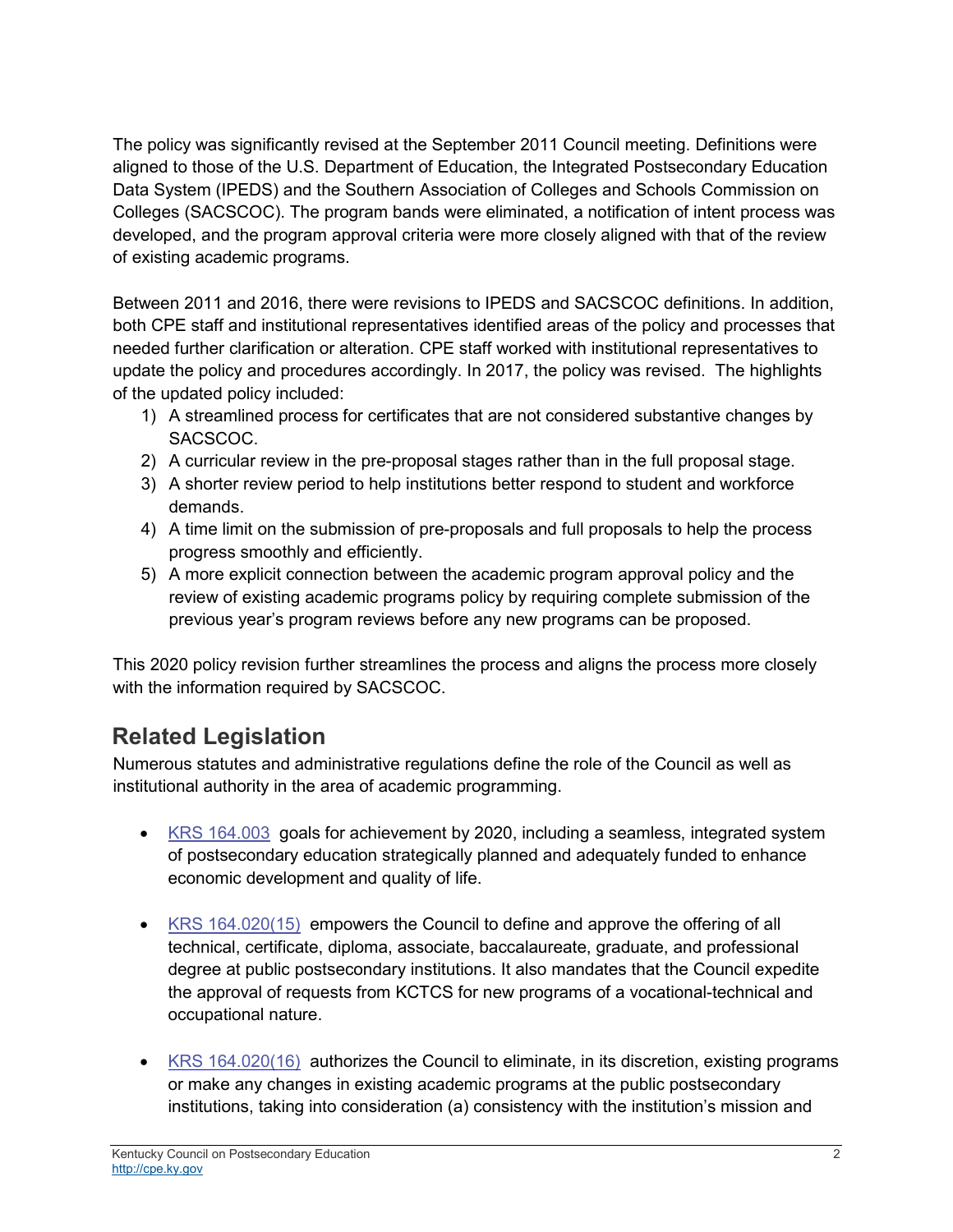the strategic agenda; (b) alignment with the priorities in the strategic implementation plan for achieving the strategic agenda;(c) elimination of unnecessary duplication of programs within and among institutions; and (d) efforts to create cooperative programs with other institutions through traditional means, or by use of distance learning technology and electronic resources, to achieve effective and efficient program delivery.

- [KRS 164.020\(19\)](https://apps.legislature.ky.gov/law/statutes/statute.aspx?id=49112) allows the Council to postpone the approval of any new program at a state postsecondary institution, unless the institution has met its equal educational opportunity goals as established by the Council. In accordance with administrative regulations promulgated by the Council, those institutions not meeting the goals shall be able to obtain a temporary waiver, if the institution has made substantial progress toward meeting its equal educational opportunity goals.
- [KRS 164.125](https://apps.legislature.ky.gov/law/statutes/statute.aspx?id=4209) allows the University of Kentucky, upon Council approval, to provide associate, baccalaureate, masters, and specialist programs. It also allows joint doctoral programs in cooperation with other public postsecondary institutions in the state; doctoral and postdoctoral programs; and professional instruction including law, medicine, dentistry, education, architecture, engineering, and social professions.
- [KRS 164.295](https://apps.legislature.ky.gov/law/statutes/statute.aspx?id=40152) [al](http://www.lrc.ky.gov/Statutes/statute.aspx?id=40152)lows comprehensive universities to provide, upon Council approval, associate and baccalaureate programs as well as master's-degree programs in education, business, and the arts and sciences. It also allows for specialist degrees and programs beyond the master's-degree level to meet the requirements for teachers, school leaders, and other certified personnel. It also allows for advanced practice doctorates. Comprehensive universities may also provide programs of a community college nature as provided in KRS 164.580.
- [KRS 164.2951](https://apps.legislature.ky.gov/law/statutes/statute.aspx?id=4253) encourages public postsecondary institutions to limit the credit-hour requirements to 60 credit hours for associate of science or associate of arts degree programs and to 120 credit hours for bachelor of arts or bachelor of science degree programs, except in situations in which the quality and content of the program would be negatively impacted or if required by external accreditor in order to meet specific program standards.
- [KRS 164.296](https://apps.legislature.ky.gov/law/statutes/statute.aspx?id=4254) states that no public postsecondary institution shall offer any new program of a vocational-technical occupational nature below the associate degree level without the review of KCTCS board of regents and Council approval. The KCTCS board of regents, with Council approval, may contract with public postsecondary institutions for the operation of specific programs and projects.
- [KRS 164.580](https://apps.legislature.ky.gov/law/statutes/statute.aspx?id=4325) allows KCTCS, upon Council approval, to offer associate degree programs. Technical colleges, through their faculty and accrediting procedures, may develop degree programs that shall be considered for approval by the board of regents and the Council.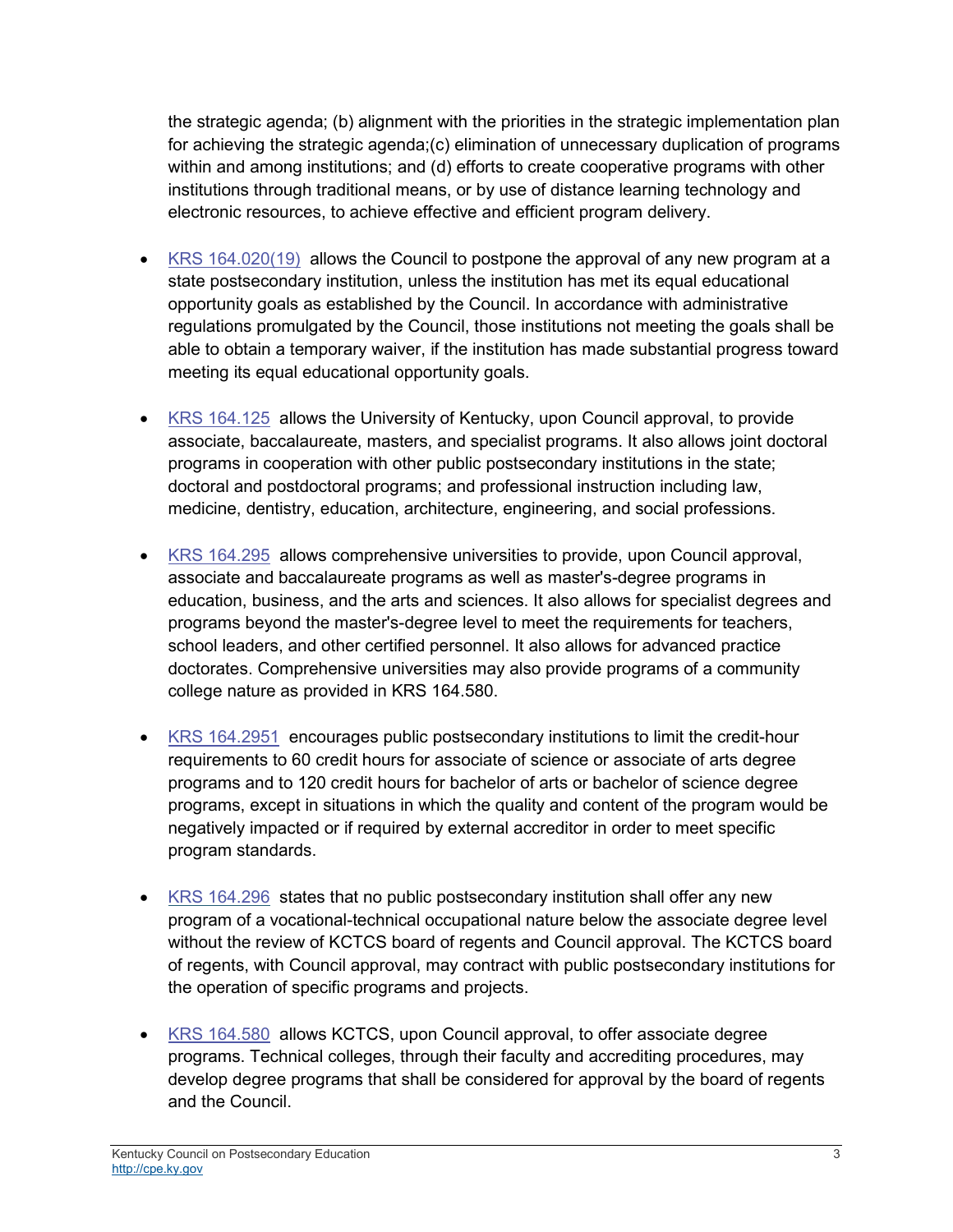- [KRS 164.815](https://apps.legislature.ky.gov/law/statutes/statute.aspx?id=4466) allows the University of Louisville, upon Council approval, to provide associate and baccalaureate degree programs of instruction, master's-degree programs, specialist degrees above the master's-degree level, doctoral degree programs and joint doctoral programs in cooperation with other public institutions of higher education, and professional degree programs including medicine, dentistry, law, engineering, and social professions.
- [13 KAR 2:110](https://apps.legislature.ky.gov/Law/KAR/013/002/110.pdf) outlines the criteria and conditions upon which an advanced practice doctorate may be approved at comprehensive universities.
- [13 KAR 2:060](https://apps.legislature.ky.gov/Law/KAR/013/002/060.pdf) establishes the process for equal opportunity goal setting, measurement of progress, and attainment of a temporary waiver. It is related to KRS 164.020(19).

# **Policy Fundamentals**

- An institution may not submit a proposal unless it has achieved automatic eligibility status or has obtained the appropriate waiver under 13 KAR 2:060.
- An institution may not submit a proposal unless it has submitted all academic program reviews for the preceding academic year, per the Review of Existing Academic Programs Policy.
- Institutions should recommend the Classification of Instructional Programs (CIP) code of the proposed program after careful consideration. CPE will review the recommendation and finalize the CIP code with the requesting institution.
- After a program is approved by the Council, an institution has up to three years to implement the program. If the program has not been implemented within this timeframe, it must undergo the new program approval process.
- If institutions advertise or publish in institutional catalogs a new academic program prior to approval by the Council, the qualifier "pending Kentucky Council on Postsecondary Education approval" must be included until approval is received.
- After a program has been approved and entered into the program inventory, it is the institution's responsibility to ensure that all information is correct and current. Institutional staff will update program information in the Kentucky Postsecondary Education System (KPEDS) Program Inventory module.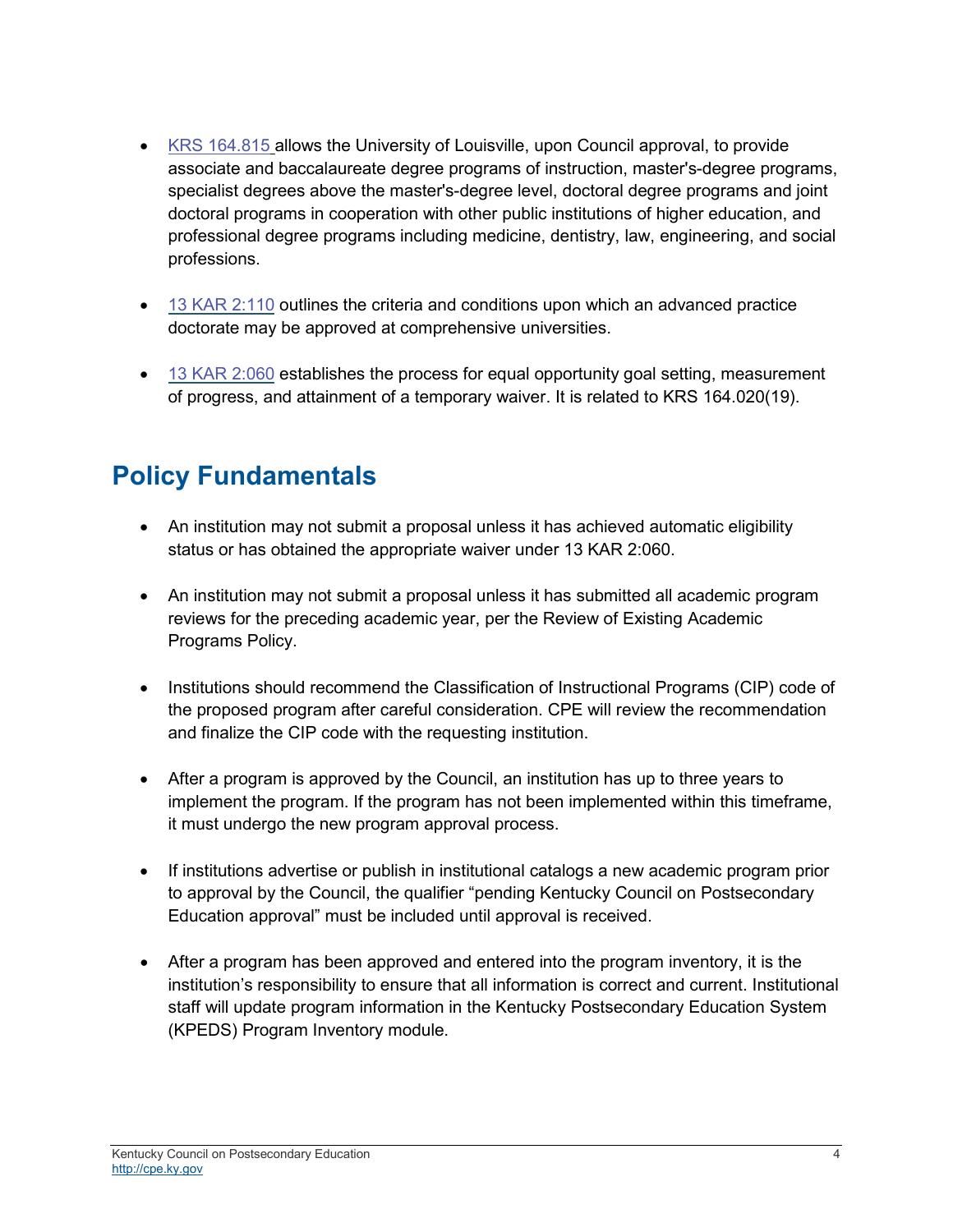- The Council reserves the right to create special program approval processes for programs that require extraordinary consideration, such as responding to legislative requirements and administrative regulations.
- The Council is the approving body for academic programs. An institution should follow it internal processes and gain approval from its local governing board before the proposal is submitted for approval to the Council.
- Items that do not require new program approval:
	- o Inclusion of new degree designations within an existing degree level.
	- $\circ$  Implementation of significant changes to the program provided the CIP code remains unchanged.

#### *Merged and Separated Programs*

If two academic programs are combined into one program, the combined program will be considered a new academic program and must follow the policy and procedures related to new academic programs only if it requires a new CIP code to describe accurately the discipline of the combined program.

If an existing academic program is separated into two or more academic programs, at least one of the separated programs is considered a new academic program and must follow the policy and procedures related to new academic programs. The other program will not be considered a new academic program if the existing CIP code remains the best disciplinary descriptor of the program.

#### *Collaborative and Joint Programs*

If any partner institution does not currently offer the academic program, that institution must undergo the new academic program approval process and must provide a "Memorandum of Understanding" that clearly outlines program responsibilities and fiscal arrangements among participating institutions.

If two or more institutions create a collaborative or joint program with academic programs that are already offered at each institution, then the program does not need to undergo the new academic program process at either institution. The institutions should notify the Council of the arrangement and provide a copy of the "Memorandum of Understanding" through the KPEDS Program Inventory module.

#### *Suspended and Closed Programs*

If a program has been suspended for fewer than five years, an institution may reinstate the program through the program inventory system.

After a program has been suspended for five years, it will be considered closed, and this status will be updated automatically in the program inventory.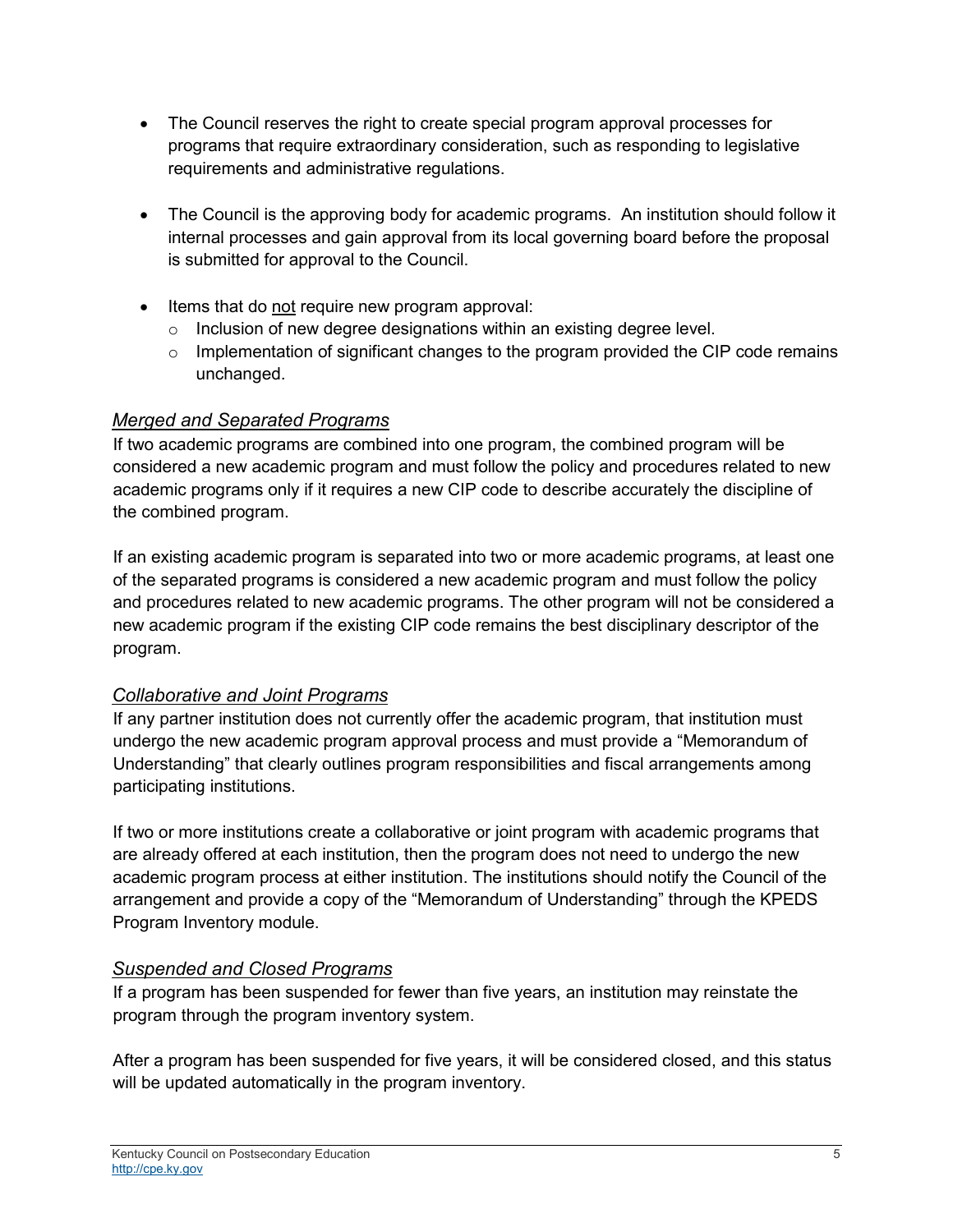If a program has been closed and an institution wants to reopen the program, an institution must complete the new program approval process.

# **Program Approval Process for KCTCS Institutions**

This section outlines the process for approving new diploma, certificate, and associate degree programs for KCTCS institutions.

#### **New Diploma and Certificate Programs**

The institution will complete a New Diploma/Certificate Form through KPEDS. Programs will be approved upon receipt of the completed form.

*Associate Degree Programs of a Vocational-Technical-Occupational Nature (i.e. AAS)* KCTCS will post a proposal to online program approval system. Institutions and Council staff will have 30 days to respond to the proposal.

- *If no issues are identified with the proposal*, the program will be approved by Council staff and reported as an information item at the next Council meeting.
- *If issues are identified with the proposal*, the institution will address those via the online program approval system, and the review period will be extended. Once the issues are resolved, the program will be approved by Council staff and reported as an information item at the next Council meeting. If concerns cannot be fully resolved, the Council staff will inform KCTCS that it should not proceed with its internal process of program approval.

### **New Transfer-Oriented Associate Degree Programs (i.e. AA, AS, AFA)**

KCTCS will post a proposal to the online program approval system. Institutions and Council staff will have 30 days to respond to the proposal.

- *If no issues are identified with the proposal*, the program will be approved by Council staff and reported as an information item at the next Council meeting.
- *If issues are identified with the proposal*, the institution will address those via the online program approval system, and the review period will be extended. Once the issues are resolved, the program will be approved by Council staff and reported as an information item at the next Council meeting. If the concerns cannot be fully resolved, the Council staff will inform KCTCS that it should not proceed with its internal process of program approval.

### **Program Approval Process for Universities**

This section outlines the approval process for all diploma, certificate, baccalaureate, master's, and doctoral programs at each public university.